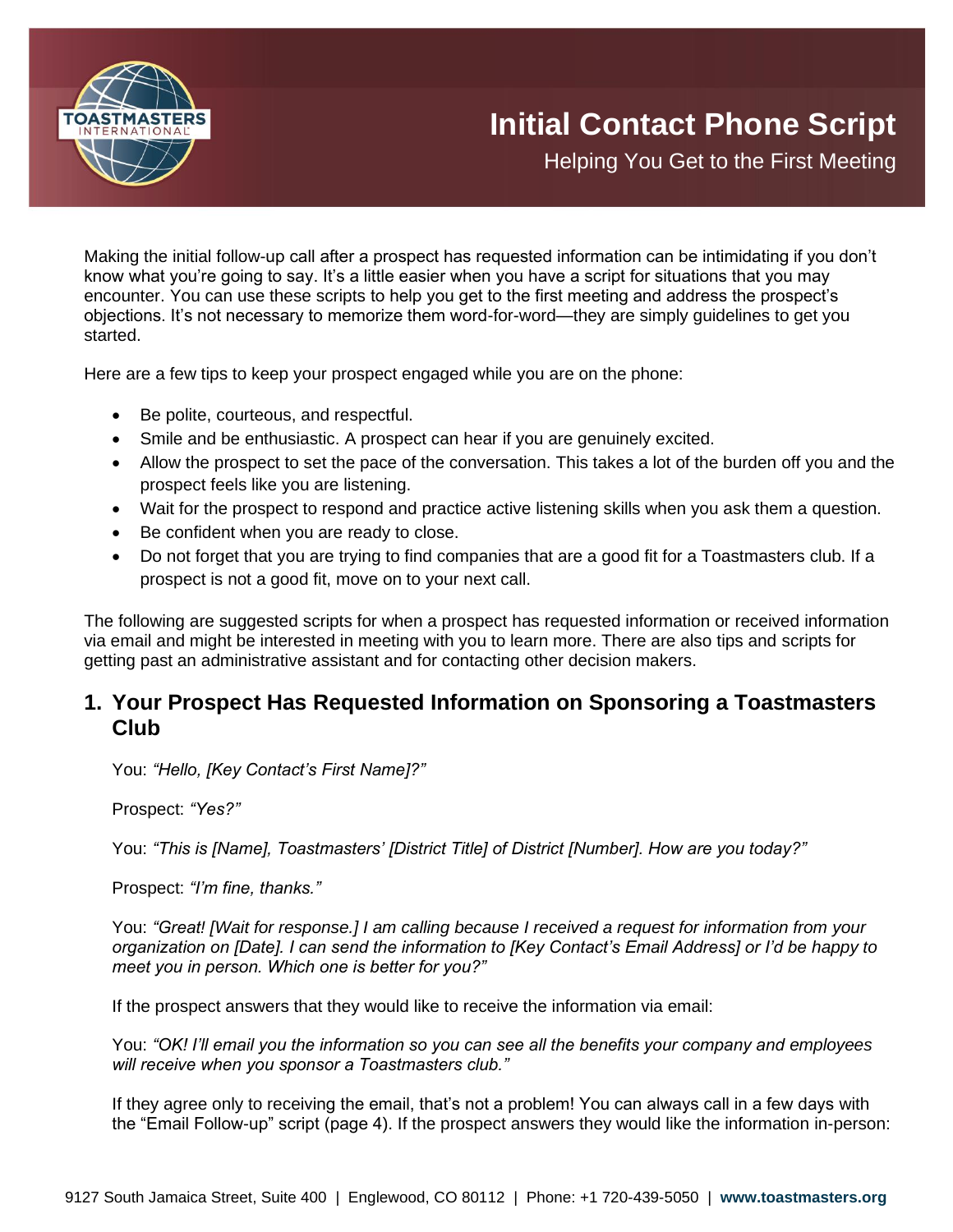You: *"What day and time work best?"*

Congratulations, you've just set up your first meeting!

## **How to handle objections:**

Sometimes a prospect may be interested but may not have time or does not understand the benefits that Toastmasters offers. The following are ways you can overcome common objections.

#### **Objection 1: Prospect wants information over the phone.**

Prospect: *"Can you just tell me about the information you'll be sending now?"*

You: *"Of course! Toastmasters International is the leading organization dedicated to communication and leadership skills training. Each week, we help thousands of companies in every industry including the Coca-Cola Company, Bank of America and Apple."*

Prospect: *[Responds or pauses.]*

You: *"Your company and employees can enjoy many benefits when you sponsor a Toastmasters club. What day and time work best for you to meet with me and learn more about sponsoring a Toastmasters club?"*

#### **Objection 2: Prospect says they are not interested.**

Prospect: *"I'm not interested."*

You: *"I understand that, but the reason I called is because I received a request for information from your organization on [Date]. Were you the one who specifically requested it?"*

If they answer yes, say, *"Great! I'll get you all the information you need to see how your organization will benefit from sponsoring a Toastmasters club. What's the best email address to send this to?"*

If the prospect says they are still not interested, that's OK! We do not want to push a Toastmasters club onto an organization that isn't truly interested. If they answer no:

You: *"Oh, I'm sorry. Could you connect me with the person in your organization who expressed an interest?" or "Who else in your organization might be interested?"*

If the prospect says "no" again, that's OK! Perhaps try calling their assistant and determine who requested this information.

#### **Objection 3: Prospect says they did not request information.**

Prospect: *"I didn't request any information."*

You: *"I apologize. Please let me check my information to make sure I'm talking to the right person. Is this Mr./Ms. [Key Contact's First Name] [Key Contact's Last Name]?"*

Prospect: "*Yes."*

Explain how you received the lead.

If the prospect answers "no":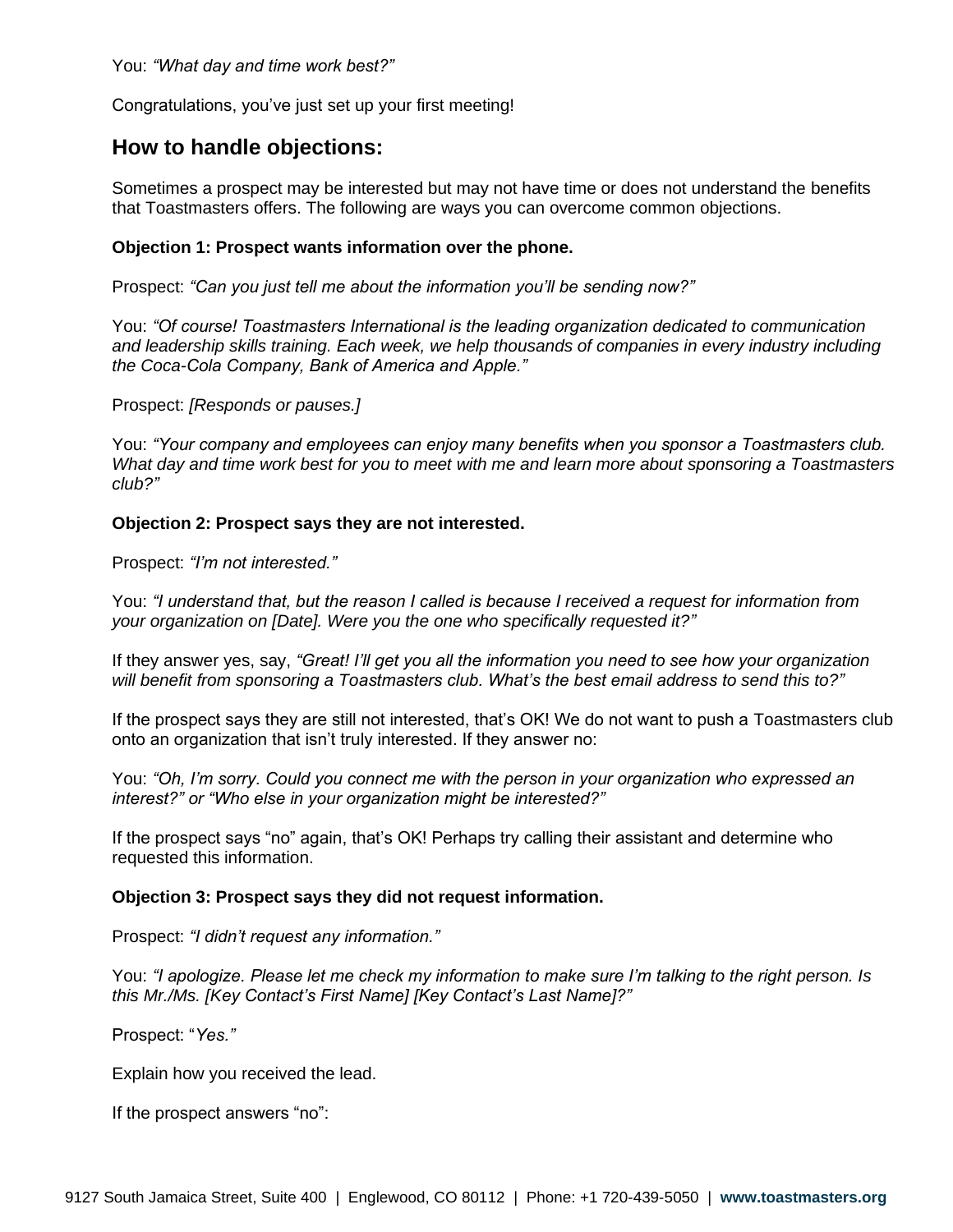You: *"Oh, I'm sorry. Could you connect me with the person in your organization who expressed an interest?" or "Who else in your organization might be interested?"*

If the prospect says "no" again, that's OK! Perhaps try calling their assistant and determine who would be in the correct position to request this information.

You: *"And you're at [Company Name]?"*

Prospect: *[Responds.]*

You: "*Yes, and that is in [City, State]?"*

Prospect: *[Responds.]*

You: *"[Key Contact's First Name], I received your request on [Date] and have the information. I can send the information to [email address] or I'd be happy to meet you in person. Which one works best for you?"*

If the prospect answers "Email is better," say, "*Great! I'll send you the information*." Keep in mind that if the prospect agrees to receiving the email only, that's not a problem! You can always call in a few days with the "Email Follow-up" script, below.

If they answer "I'd like to meet in person":

You: "*Great! What day and time work best for you?"*

### **2. Email Follow-up**

In this scenario, the prospect has received information via email, and you are now trying to establish an introductory meeting.

You: *"Hello, [Key Contact's First Name]?"*

Prospect: *"Yes."*

You: *"This is [Name], Toastmasters' [District Title] of District [Number]. How are you today?"*

Prospect: *[Responds.]*

You: *"Great! [Key Contact's First Name], I'm calling because I recently emailed you some information regarding sponsoring a Toastmasters club. Did you receive it?"*

If the prospect says "yes":

You: *"Perfect! As you already know then, sponsoring a Toastmasters club at your company is easy, cost-effective and efficient. Let's discuss if your company is the right fit for a Toastmasters club. What day and time work best for us to meet?"*

If the prospect says they did not receive the information via email:

You: *"I apologize. Let me check my information to make sure I'm sending it correctly. Are you Mr./Ms. [Key Contact's First Name] [Key Contact's Last Name]?"*

Prospect: *[Responds.]*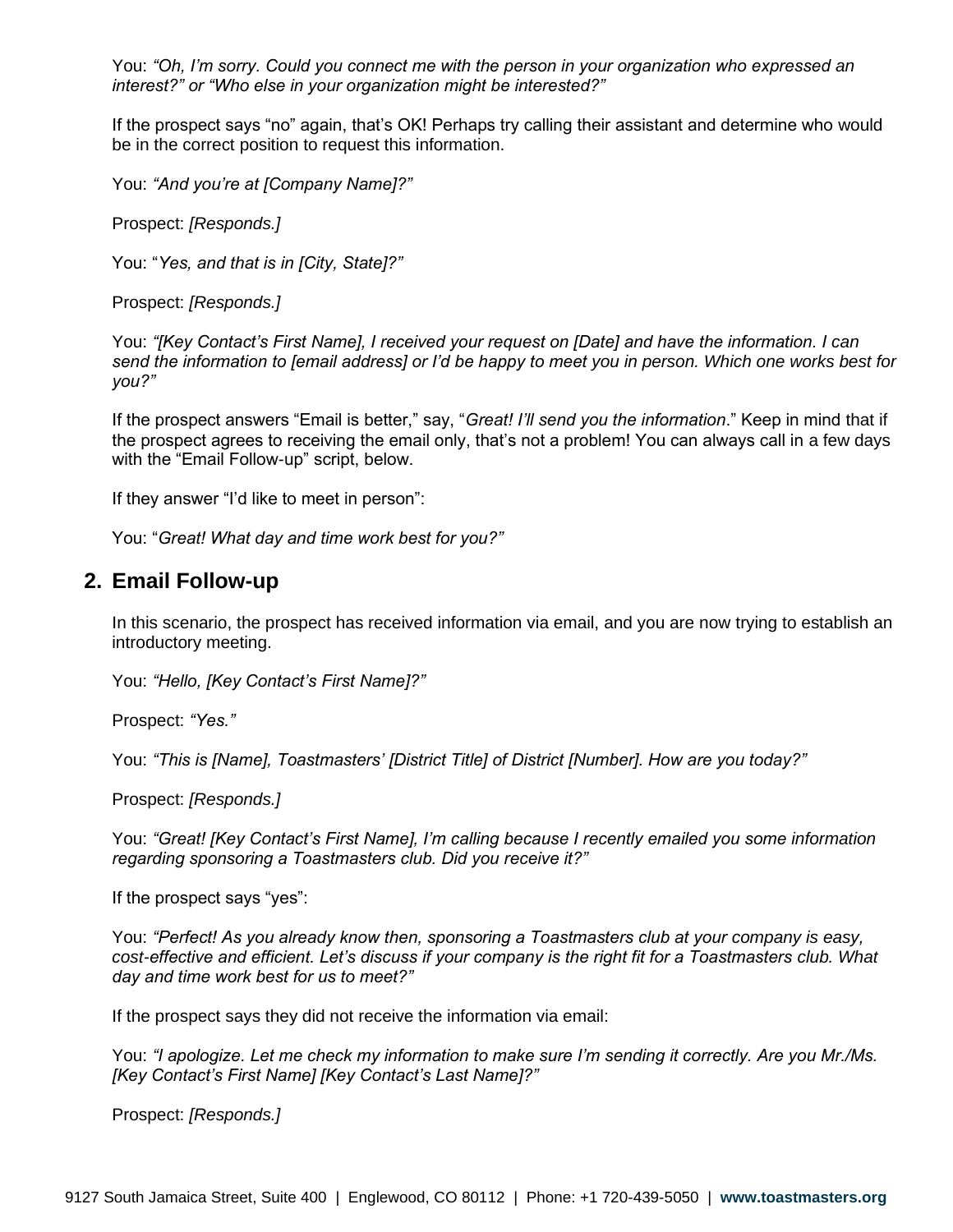You: *"And you're at [Company Name]?"*

Wait for a response. If it is positive, continue with:

You: *"And your email address is [Email Address]?"*

Prospect: *[Responds.]*

You: *"All right, [Key Contact's First Name], now that I have the correct information for you I can resend it to [Email Address], or I'd be happy to meet you. Which one works better for you?"*

If the prospect answers "Email is better":

You: *"Great! I'll send you the information."*

If the prospect agrees to receiving the information via email only, that's not a problem! You can always call in a few days and refer back to the "Email Follow-up" script (page XX).

If the prospect answers they'd like to meet:

You: *"Great! What day and time work best for you?"*

# **How to handle objections:**

### **Objection 1: Prospect does not have time**

Prospect: *"I don't have the time."*

You: "*I understand how you feel. Setting up a training and development program can be quite challenging, yes?"*

### Prospect: *[Responds.]*

You: *"Many of our current Toastmasters club sponsors, including the Coca-Cola Company, Bank of America and Apple, felt the same way. But when they learned how inexpensive, easy, and efficient sponsoring a Toastmasters club is, they quickly added clubs to their organizations. Let me show you the benefits of sponsoring a Toastmasters club. What time and day work best for you to meet?"*

### **Objection 2: Prospect wants information over the phone**

Prospect: *"Can you just tell me about the information you'll be sending now?"*

You: "*Of course! Toastmasters International is the leading organization dedicated to communication and leadership skills training. Each week, we help thousands of companies in every industry, including the Coca-Cola Company, Bank of America and Apple."*

Wait for a response. If it is positive, continue with:

You: *"Your company and employees can enjoy many benefits when you sponsor a Toastmasters club. What day and time work best for you to meet and learn more about sponsoring a Toastmasters club?"*

### **Objection 3: Prospect doesn't want/need another program**

Prospect: *"We have all the employee development programs we need."*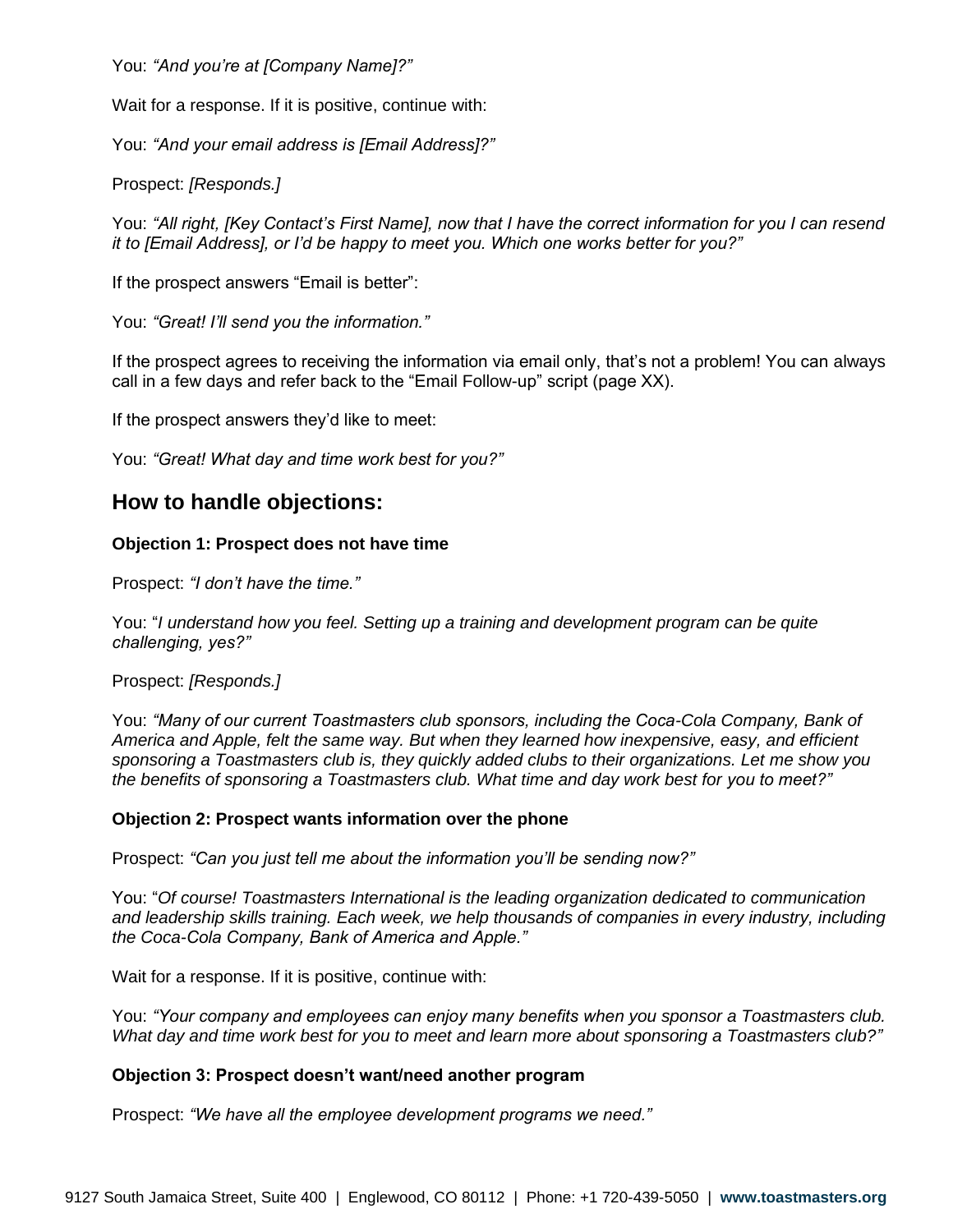You: *"I understand how you feel. Having too many employee development programs can be difficult, right?"*

Prospect: *[Responds.]*

You: *"Many of our current Toastmasters club sponsors, including the Coca-Cola Company, Bank of America and Apple, felt the same way. But when they found out how inexpensive, easy and efficient* sponsoring a Toastmasters club was, they came on board quickly. Let me show you the benefits of *sponsoring a Toastmasters club. What time and day work best for you to meet?"*

## **3. Company Sponsors Toastmasters Clubs at Other Locations**

You: *"Hello, [Key Contact's First Name]?"*

Prospect: *[Responds.]*

You: *"This is [Name], Toastmasters' [District Title] of District [Number]. How are you today?"*

Prospect: *[Responds.]*

You: *"Great! [Key Contact's First Name], I'm calling because [Company Name]'s other locations are currently using Toastmasters clubs for communications and leadership training. We want to apologize for not contacting you sooner, but we would now like to help your location sponsor a Toastmasters club as well! I am able to send the information about Toastmasters via email or we can meet in person. Which do you prefer?"*

If the prospect answers "Email is better":

You: *"Great! I'll send you the information."*

If the prospect agrees to only receive the information via email, that's not a problem! You can always call in a few days with the "Email Follow-up" script (page XX). If the prospect answers they would like the information in-person:

You: *"Great! What day and time work best?"*

# **4. Getting Past the Administrative Assistant (Talking to the Right Person)**

The administrative assistant is there to protect his/her manager and ensure that important information is received while unimportant information is filtered. Here are a few ways to help you get through to your contact.

If you are following up on an email that you sent to the key contact, and the assistant answers the phone:

You: *"This is [Name], Toastmasters' [District Title] of District [Number]. [Key Contact Name] is expecting my call."*

If you have been trying unsuccessfully to get through to your contact:

You: *"Mr./Ms. [Assistant's Name], I've been trying to reach [Key Contact's First Name] for weeks. I could really use your help. What would you suggest I do to get a few minutes of his/her time?"*

If the assistant screens your key contact's phone calls: